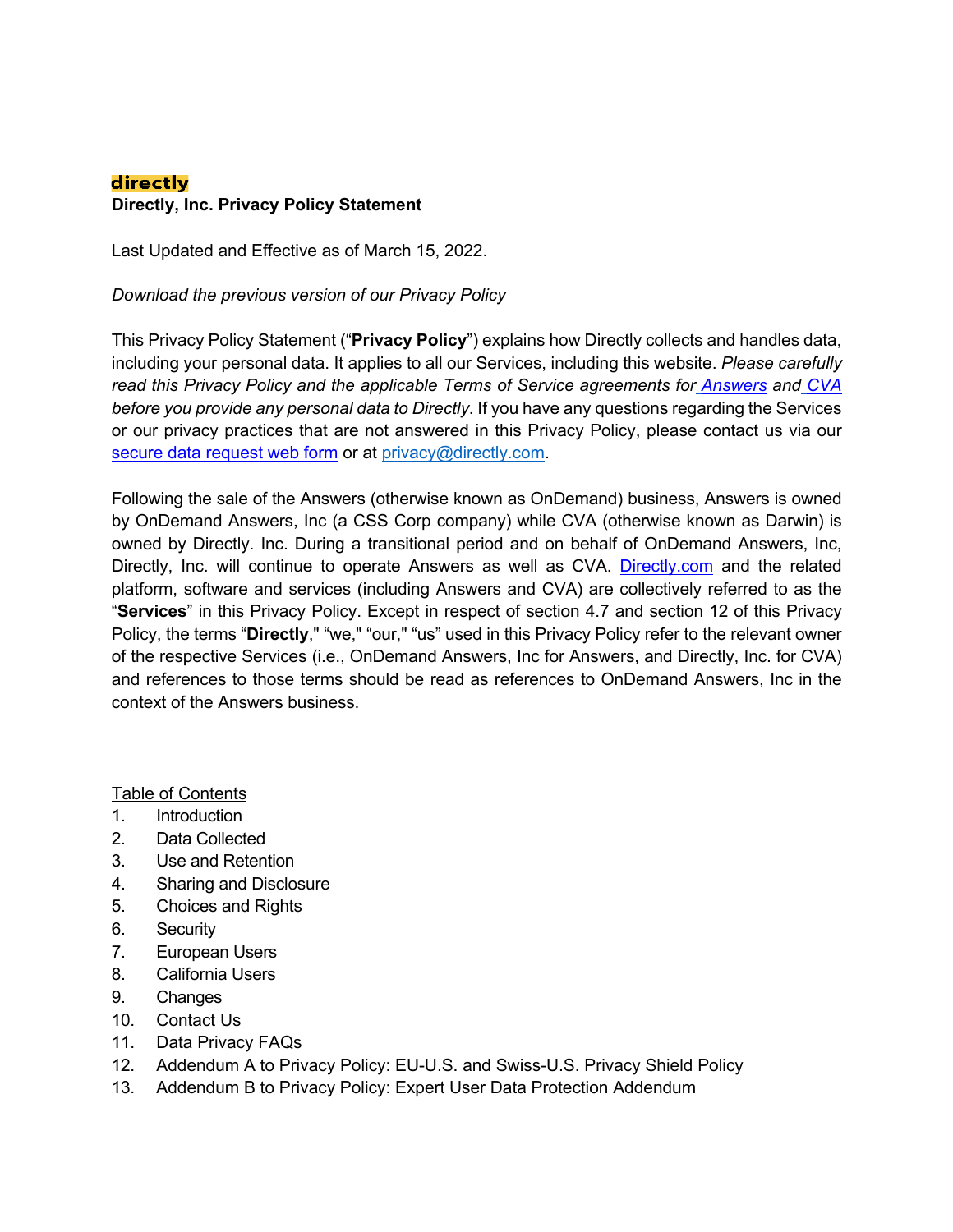## **1. Introduction**

**1.1. Directly Services.** Directly.com and the related platform, software and services (collectively the "**Services**") are operated by Directly, Inc. ("**Directly**," "we," "our," "us" dba "Directly Software, Inc."). Directly provides the Services to deliver better customer service for our corporate enterprise customers ("**Customer(s)**"). The Services are comprised of two primary offerings: 1) "**Answers**," which uses the Answers technology platform and product experts ("**Expert(s)**") to provide best in class support to each Customer's end users ("**Customer End User(s)**"); and 2) "**Crowdsource Virtual Agent**" or "**CVA**," which uses the CVA technology platform to enable each Customer to deploy, continuously train and manage a virtual agent ("**VA**") through the digital customer care channels ("**Channels**") using specialist contributors ("**Specialists**").

Experts and Specialists hereinafter are referred to collectively in this Privacy Policy as "**Expert User(s).**" Expert Users can earn rewards for answering or classifying questions submitted by Customer End Users, either through personalized or automated responses (collectively "**Services Content**").

**1.2. Purpose & Scope.** This Privacy Policy describes how we collect, use and share different types of data, including personal data and the choices you have with respect to your personal data. By **"Personal Data**," we mean any type of information that identifies, or reasonably could be used to identify, you as an individual, as part of a household or associated with a device. Certain legal jurisdictions, for example, the European Economic Area countries "**EEA**," or the State of California, apply different definitions of personal data or similar terms. Where applicable, we will use that specific definition of personal data or similar applicable term. We refer to data that falls outside any applicable legal definition of personal data, such as publicly available, de-identified or anonymous data, as "**Other Data**." Personal Data and Other Data are referred to collectively as "**Data**." All capitalized terms not defined in this Privacy Policy are defined in the Answers Terms or CVA Terms, and your use of the Services is subject to the applicable Terms. By accessing directly.com or submitting Personal Data through the Services, you consent to the processing of your Personal Data in accordance with this Privacy Policy. If you do not agree with our Privacy Policy or respective Terms, do not access or use directly.com, the Services or any other aspect of Directly's business offerings, and in such case, you should (a) take the necessary steps to remove cookies from your computer after leaving our website and/or Services (see Section 2.3 below), and (b) discontinue any future access or use.

**1.3. Minors.** Our Services (including directly.com) are intended for adults and not for minors: Anyone under the age of 18 is not permitted to access or use the Services, except with Directly's prior written permission. You also must not permit any person under the age of 18 to access our Services. We do not intentionally gather personal data from minors under applicable legal age requirements. If a minor submits Personal Data to Directly and we learn that the Personal Data is of a child under the applicable age requirement, we will attempt to delete the Personal Data as soon as possible. If you believe that we may have any Personal Data of a child under the applicable age requirement, please contact Directly at legal@directly.com.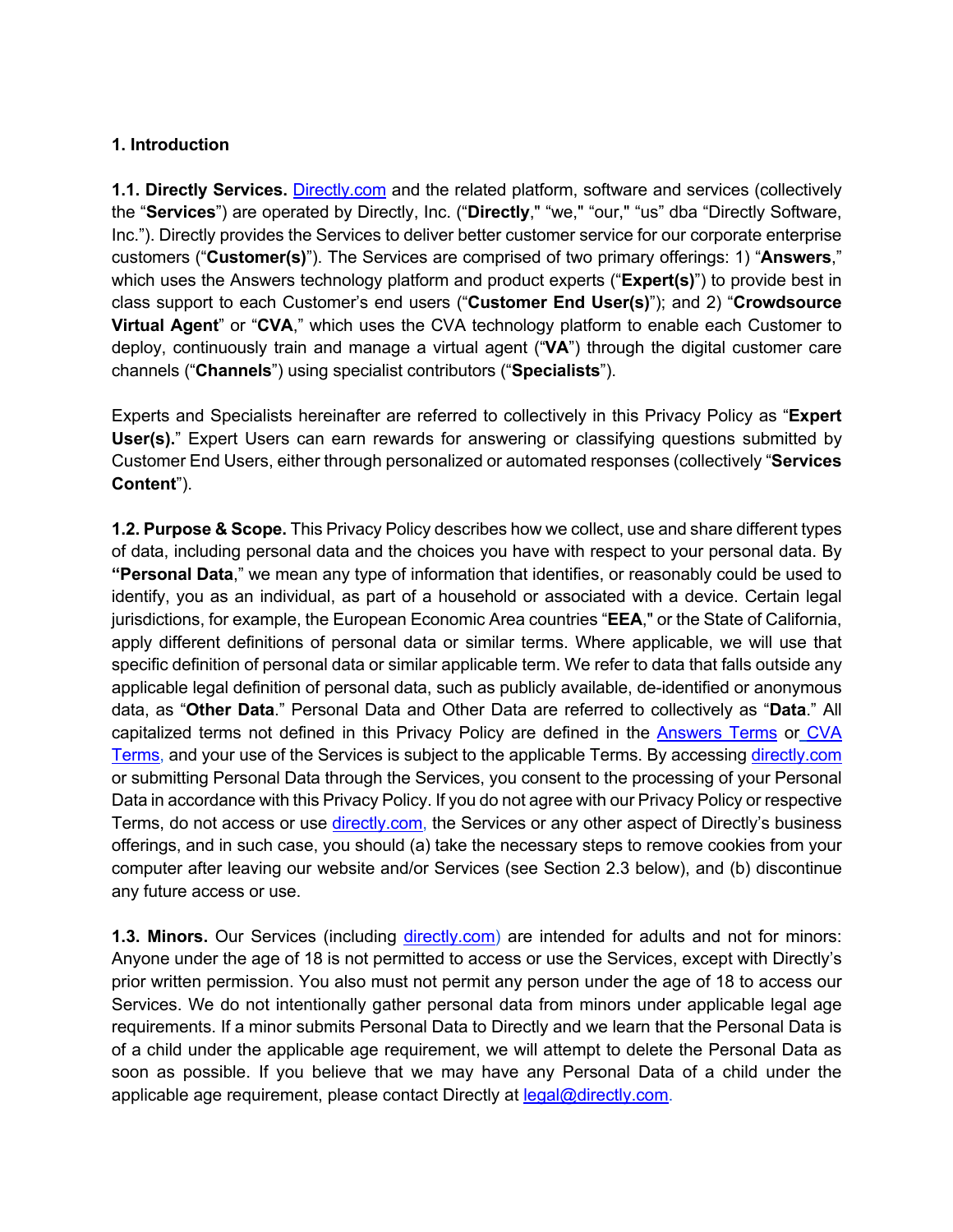**1.4. Scope of Application.** The Privacy Policy applies to your access to and use of the Services, either as a visitor to directly.com or as an Expert User. This Privacy Policy does not apply in the following circumstances:

- First, the Privacy Policy does not apply to our Customers or our Customer's authorized personnel, whose license and access to the Services is governed by a separate legal agreement with Directly (each a "**Customer Agreemen**t") and, in certain cases, supplemental terms.
- Second, the Privacy Policy does not apply to Customer End Users who post customer service questions through independent websites, helpdesk systems and customer service channels managed by each Customer.
- Third, the Privacy Policy does not apply to any third-party websites or other digital properties, applications, services, products or software ("**Third-Party Services**") even if they link to or from or framed within directly.com or the Services, or any other third-party products, services or businesses such as our Customers. Accordingly, in each of these circumstances you should reference and review carefully the privacy policies and practices of those independent third parties.

# **2. Data Collected**

**2.1. Expert Users and Registration for a Directly Account.** We collect Personal Data in different ways depending on the circumstances of your use of our Services and the choices you make about the Personal Data you submit to us. You can visit directly.com and certain subdomains without registering, but to become an authorized Expert User eligible to submit Services Content, you will need to create an account with Directly ("**Directly Account**") and submit the following types of Personal Data: legal name, email address and/or mobile phone number, a personal headshot photo, physical mailing address, legal residence information and regional location of access, birthdate, verification phone number and government identification ("**Expert Registration Information**"). We also automatically collect Data such as device information and internet protocol address ("**IP Address**"). As an Expert User, you must also select your username, sometimes referred to on our platform as your "alter ego." Please select your username carefully consistent with our Terms and your privacy preferences. Please read our current guidelines on the Expert User Hub as there are rules and privacy consequences for your username selection. Generally, we recommend that Expert Users do not use their full legal name, which could be used to identify them, or use a fanciful, misleading or inappropriate username. Expert Users also have the option to create user profiles describing why they should be considered Expert Users, as well as their top skills and language abilities. We use elements of the Expert User Registration Information to verify your identity, combat fraud and abuse and keep our Services, Expert Users, Customers and partners secure. By registering for a Directly account, you authorize us and/or our Third-Party Providers (as described below) to verify Expert User Registration Information, including your identity and background. As described in our Terms, Directly or Customers may impose additional terms and duties for your eligibility ("**Supplemental Terms**"). You will be given an opportunity to review and consent to such Supplemental Terms.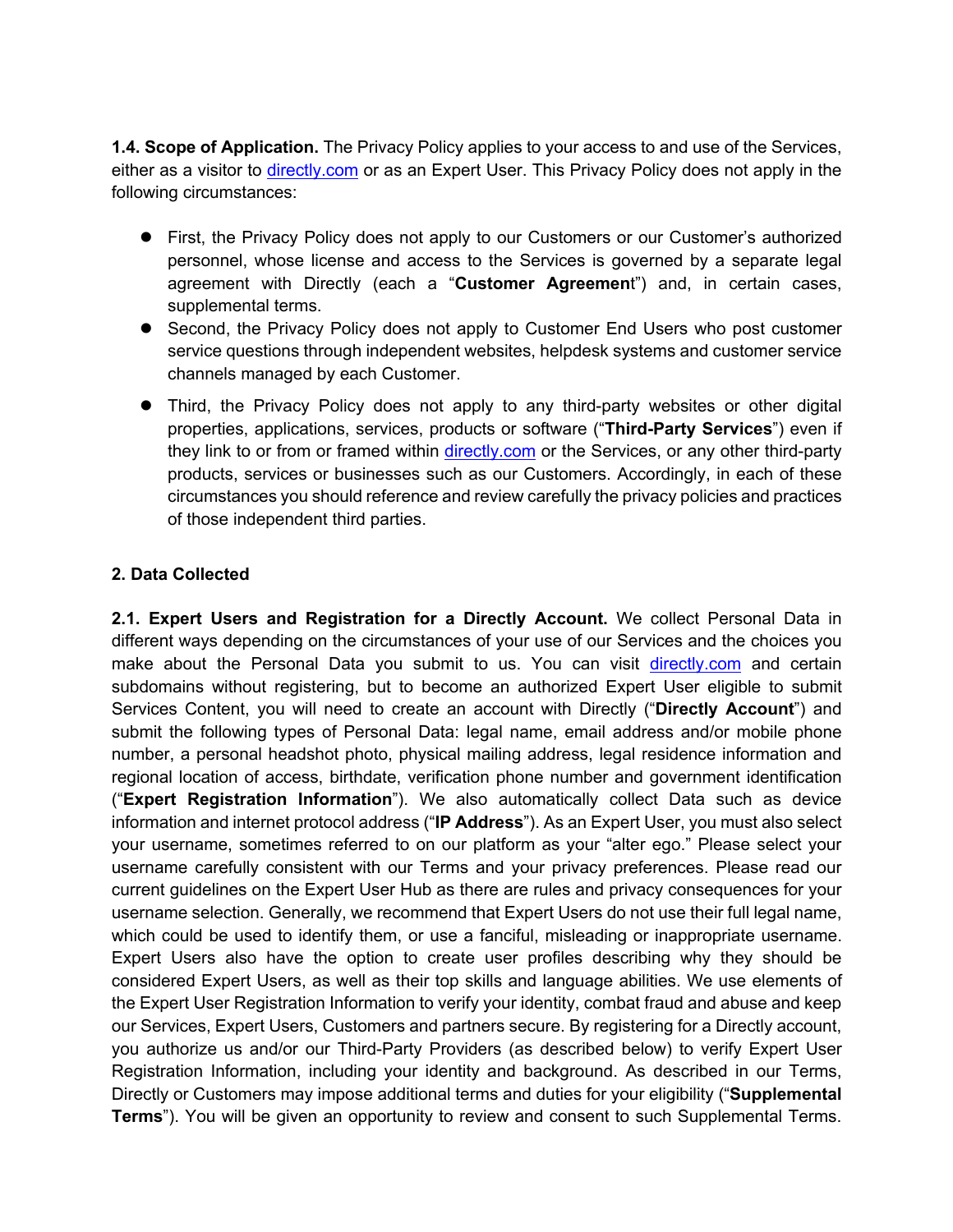For example, where a Customer or applicable data protection or other law requires special expert certification measures or other protocols, and subject to your consent, Expert Users may be asked to provide additional Personal Data relating to background, location of access or legal residence.

**2.2. Log and Usage Information.** We also collect other types of Data, which may be construed as Personal Data in certain jurisdictions and under certain contexts, including the following: usage information such as how you have used our Services, IP address and other technical data such as browser type, unique device identifiers and information, language preference, referring site and the date and time of access, operating system and mobile network information; approximate location data (from IP address); information regarding interactions with our Services, such as votes on Services Content, feedback, comments, poll and survey responses and other information you may provide us.

**2.3. Cookies.** Please refer to Directly's Cookie Policy, which is incorporated in this Privacy Policy, for detailed information about the use of cookies and other tracking technologies on our website.

**2.4. Data Collected by Third Parties.** We also may process Data, including Personal Data, from certain third-party providers (each a "**Third-Party Provider**") who collect Data from you to verify, update or supplement the Data you provide, or we collect automatically. We use Third-Party Providers for functionalities and information needed to deliver the Services. For example, if you access our Services from the independent services of Third-Party Providers in connection such as the Apple App Store, Google Play, Salesforce App Store or another third-party app platform, you are subject to the privacy policies of the respective provider. Our Services and associated technology also enable one or more Third-Party Provider services (e.g., Google Analytics) to collect certain types of Data (such as device identifiers) so we can analyze how our Services are used. We may also link or integrate with certain Third-Party Providers, such as Jumio or ThreatMetrix, who collect personal data subject to separate terms and privacy policies for identity verification and fraud protection. Please remember that all Data collected by Third-Party Providers are governed by the respective provider's terms of service, privacy and other policies.

# **3. Use and Retention**

**3.1. Use.** We and our Third-Party Providers use Data, including Personal Data to: (i) provide our Services; (ii) promote, analyze and improve our Services; (iii) comply with applicable law and enforce our Terms, and (iv) detect and prevent fraud, harmful or abusive conduct, or other injury to Expert Users, Customers, Directly or third parties. Some examples of how we may use Personal Data include:

- Creating your Directly Account;
- $\bullet$  Identifying you on our system, and verifying your actual identity and Registration Information, to ensure the security and integrity of our Services and enable you to send or respond to certain routed Tasks;
- Responding to your inquiries to administer and improve our Services;
- $\bullet$  Informing the applicable Customer of your relevant activity on the Services;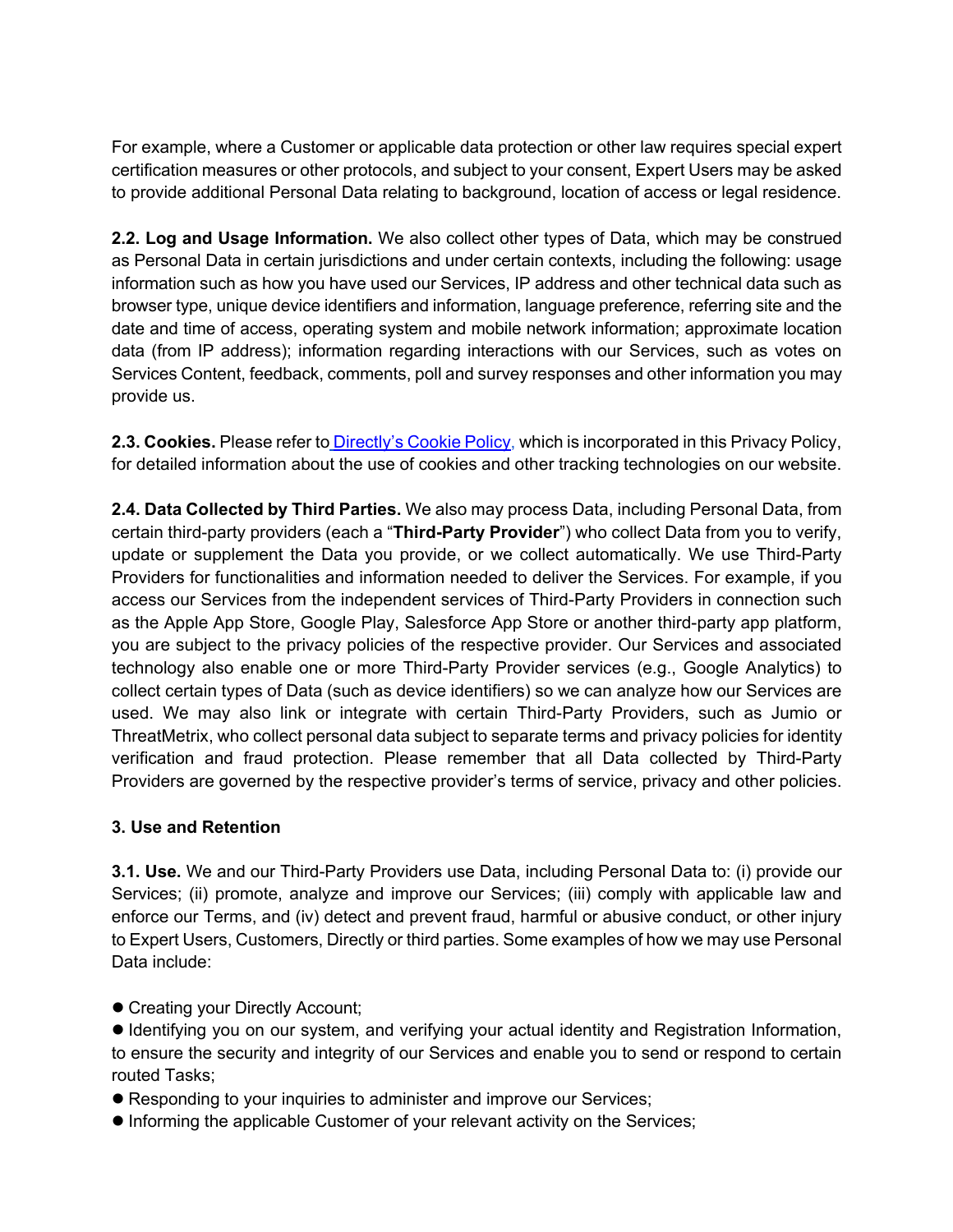- Providing technical support and respond to inquiries by Expert Users and Customers;
- **Soliciting input and feedback to improve and customize your Expert User experience;**
- l Informing you about new features, services and programs on the Services;

• Customizing your use of the Services and content or other material that we may send to you from time to time;

Conducting aggregate analysis and business intelligence to enable us to better operate, protect, make informed decisions and improve and report on the performance of our Services and business performance;

For audits, legal and regulatory purposes or compliance with industry and other standards; • Preventing or taking action against conduct or content that is, or may be, in breach of our Terms, Privacy Policy, contractual or applicable law, including combating fraud and abuse; and

• For any other purpose, provided we disclose this to you at the relevant time, and where required, obtain consent to the proposed use of your Personal Data.

**3.2. Retention.** Where Directly is processing and using your Personal Data, we will store your Personal Data only for as long as required to fulfil the purposes set out herein and permitted to do so by applicable law. For example, where Directly is required by law to retain your Personal Data longer, or where your Personal Data is required for Directly to assert its legal rights or protect our Services, Directly, or third-party rights, we will retain your Personal Data until the end of the relevant retention period or until there is no longer a necessity. Please note that we have a variety of obligations to retain Personal Data you provide to us, including to ensure that rewards and associated payments can be appropriately processed and to protect our Services, Directly and third-party rights, consistent with applicable law and our legal obligations. Accordingly, even if you close your Directly Account, we may retain certain data to protect these rights and interests or meet these obligations.

# **4. Sharing and Disclosure**

**4.1. General.** Directly does not sell or rent your Personal Data. We share Personal Data collected by Directly with Third-Party Providers only in defined circumstances, including: (i) with your consent; (ii) to an authorized Third-Party Provider who meets required privacy, security and data protection standards; or (iii) when we have a good faith belief it is required or permitted by law, such as pursuant to a subpoena or other legal process, or to enforce our Terms or legal rights.

**4.2. Third-Party Providers.** We share data with certain Third-Party Providers who help us provide the Services. For example, certain Third-Party Providers help us with such activities as web hosting, data analysis, fraud and integrity protection. Currently, we use Amazon for hardware, software, networking and storage services which are necessary to operate our website and Services. We also reserve the right to share Personal Data with Third-Party Providers, such as merchants (e.g., PayPal), application providers (e.g., Lessonly), and identity verification providers (e.g., Jumio and ThreatMetrix) as necessary to process payments, verify and qualify Expert Users and provide Services. Except as otherwise stated in this Privacy Policy, such Third-Party Providers are prohibited from using Personal Data other than to provide the services specified under written contract by Directly and for no other purposes. Subject to the foregoing, you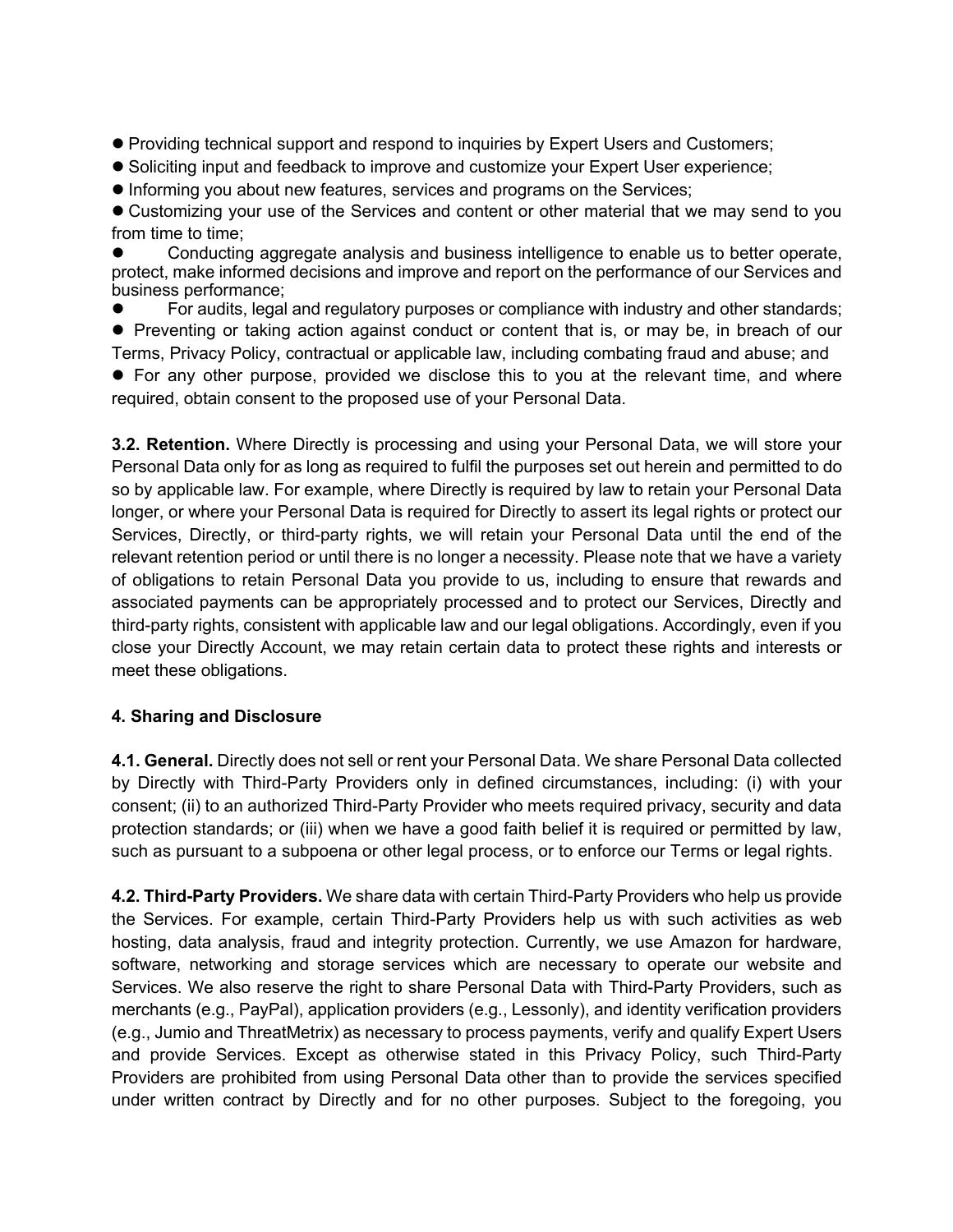expressly consent to the sharing of your Personal Data and Other Data with these Third-Party Providers for these limited purposes.

**4.3. Third-Party Acquirer.** If we merge with another company causing your Personal Data and Other Data to become subject to a materially different privacy policy, we will notify you before the transfer. You can opt out of any new policy by deleting your account during the notice period.

**4.4. Expert Users.** We disclose certain limited content of each request for Answers (e.g., nonpersonally identifiable usernames or first names of Expert Users). We also share Other Data with Expert Users about their responses to Answers and the generation of Services Content.

**4.5. Customers and Customer End Users.** We disclose the content of the responses (including the first name of the Expert User who responded) to the Customer who generated the request (and to any subsequent Customer End User that pose similar requests). When an Expert User responds to requests from Customer End Users, certain limited and filtered Data contained in the response, such as a username, the text of the response and other Personal Data (such as an Expert User's personal headshot or picture) will be accessible to Customers and Customer End Users. You understand and agree to the sharing of such Data.

**4.6. Usage Data.** Directly may use or disclose (except as expressly provided herein) the personal data of Expert Users, except where prohibited by applicable law or otherwise required by legal duty. Notwithstanding the foregoing and for the avoidance of doubt, Directly may use and disclose data about usage of the Services that does not identify or reasonably could be anticipated to be used to identify any individual user of the Services or otherwise constitute Personal Data ("**Usage Data**"). We share Usage Data about our website and Services with our business partners. We reserve the right to use and disclose Usage Data for any purpose and to any third parties subject to the terms herein.

**4.7. Future Affiliates.** Although we currently do not have a parent company, any subsidiaries, joint ventures or other companies under a common control (collectively, "**Affiliates**"), we may in the future. We may share some or all of your Personal Data with these Affiliates, in which case we will require our Affiliates to honor this Privacy Policy. If another company acquires our company or our assets, including pursuant to a bankruptcy or similar proceeding, that company will possess the Personal Data collected and stored by us and will assume the rights and obligations regarding your Personal Data as described in this Privacy Policy.

**4.8. Legal Disclosures.** We reserve the right to disclose your Other Data and Personal Data as required by law in connection with any legal investigation, when we believe that disclosure is necessary to protect our rights (or those of other Users or third parties) and/or to comply with a judicial proceeding, or valid court order, warrant, subpoena or legal process served on us.

**4.9. Communications.** We will send you service-related announcements when it is necessary or beneficial to do so. For instance, if our Services are temporarily suspended for maintenance, we might send you an email or other communications. We also may send you notifications on your mobile device and you may disable these notifications in the settings of your device. Based upon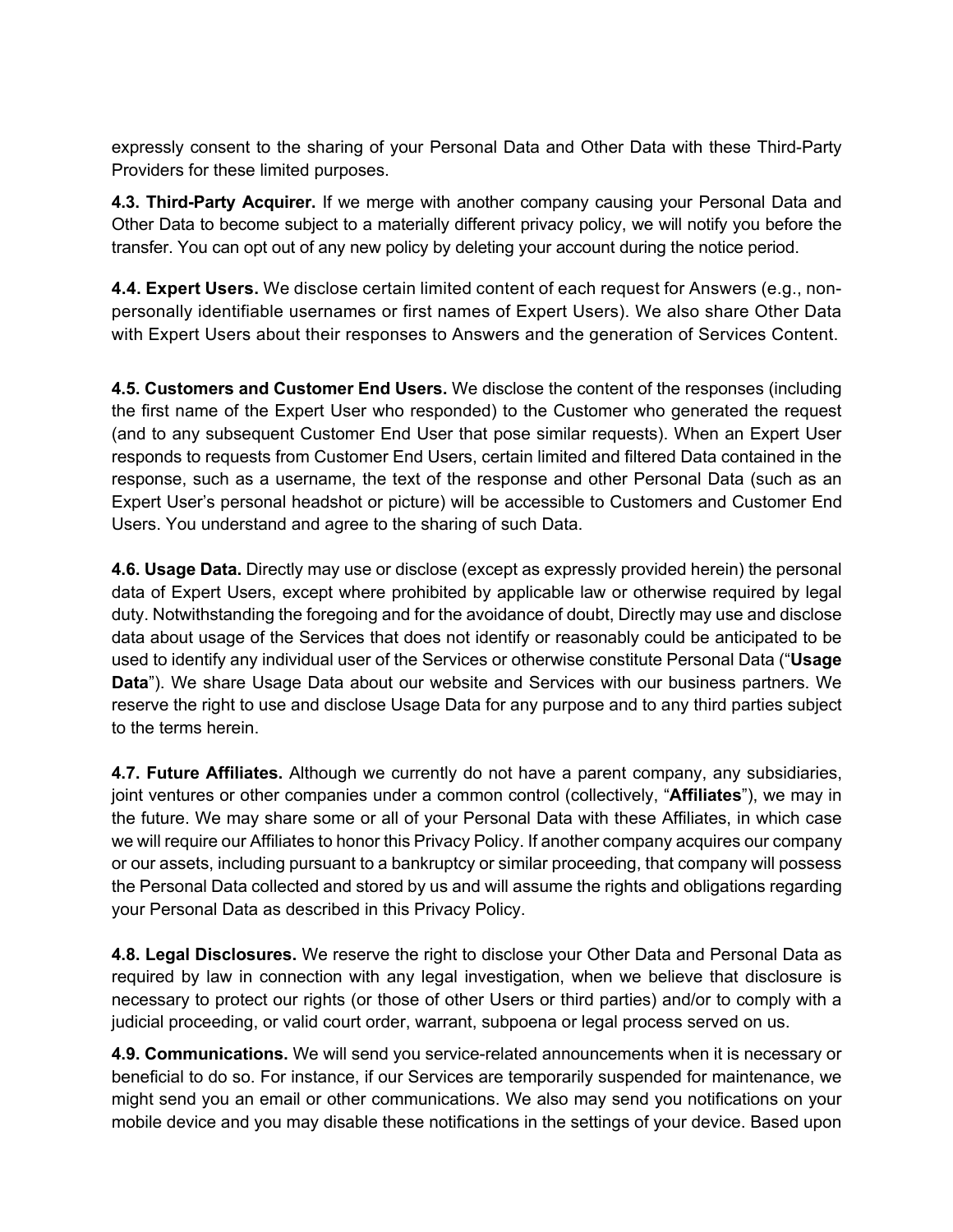the Personal Data you provide us, we will send you a welcome email to verify your username and password. We will also communicate with you in response to your inquiries to provide the services you request, manage your Directly Account, solicit your feedback or update you on new policies. We will communicate with you by email or mobile phone in accordance with your indicated preferences. Please refer to Choices and Rights below.

### **5. Choices and Rights**

**5.1. Opt Out Choices.** You have choices and access rights regarding our use and disclosure of your Personal Data. If you no longer want to receive marketing-related emails from us going forward, you may opt out via the unsubscribe link included in such emails. If you wish to access, amend or delete Personal Data we hold about you, or if you have any objection to the processing of any Personal Data that we hold about you, please complete our secure data request web form and submit it to us as instructed on the form. If you ask us to delete your account, we will do so within a reasonable period of time, but we may need to retain certain Personal Data in order to satisfy our legal obligations or where we have a legitimate reason for doing so. If your Personal Data changes, or if you no longer desire our Services, you may update or deactivate your Directly Account by making the change in your account page or by completing a secure data request web form. We may be required to keep your Data and not delete your Data (or to keep your information for a certain time, in which case we will comply with your deletion request only after we have fulfilled such requirements). When we delete any Data, it will be deleted from the active database, but may remain in our archives. After deactivation of your Directly Account and deletion of Data from the active database, we may continue to use and disclose your Personal Data in accordance with this Privacy Policy. If you decide that you do not want us to use your Data in the manner described in the Privacy Policy, you may not use the Services. If you have already registered an account, you can cancel your account or correct or delete your Data by completing a secure data request web form.

**5.2. Access Rights. I**ndividuals located in certain countries, such as the European Union or EEA, have certain statutory rights in relation to their Personal Data. Please read Section 7.5 below carefully so you understand all of your rights and how to exercise all of your rights.

**6. Security.** The security and protection of your Personal Data is important to us. We follow generally accepted industry standards to protect the Data submitted to us, both during transmission and once we receive such Data. No method of transmission over the Internet, or method of electronic storage, is 100% secure however. Therefore, while we strive to use commercially acceptable means to protect your Data, we cannot guarantee its absolute security. You use our Website and Services at your own risk, and you are responsible for taking reasonable measures to secure your account (like using a strong password). We urge you to take steps to keep your Personal Data safe (including your account password) and log out of your account after use. If your Directly Account is hacked, this may lead to unauthorized access, so be careful to keep your account data secure. We strongly recommend our Expert Users to use two factor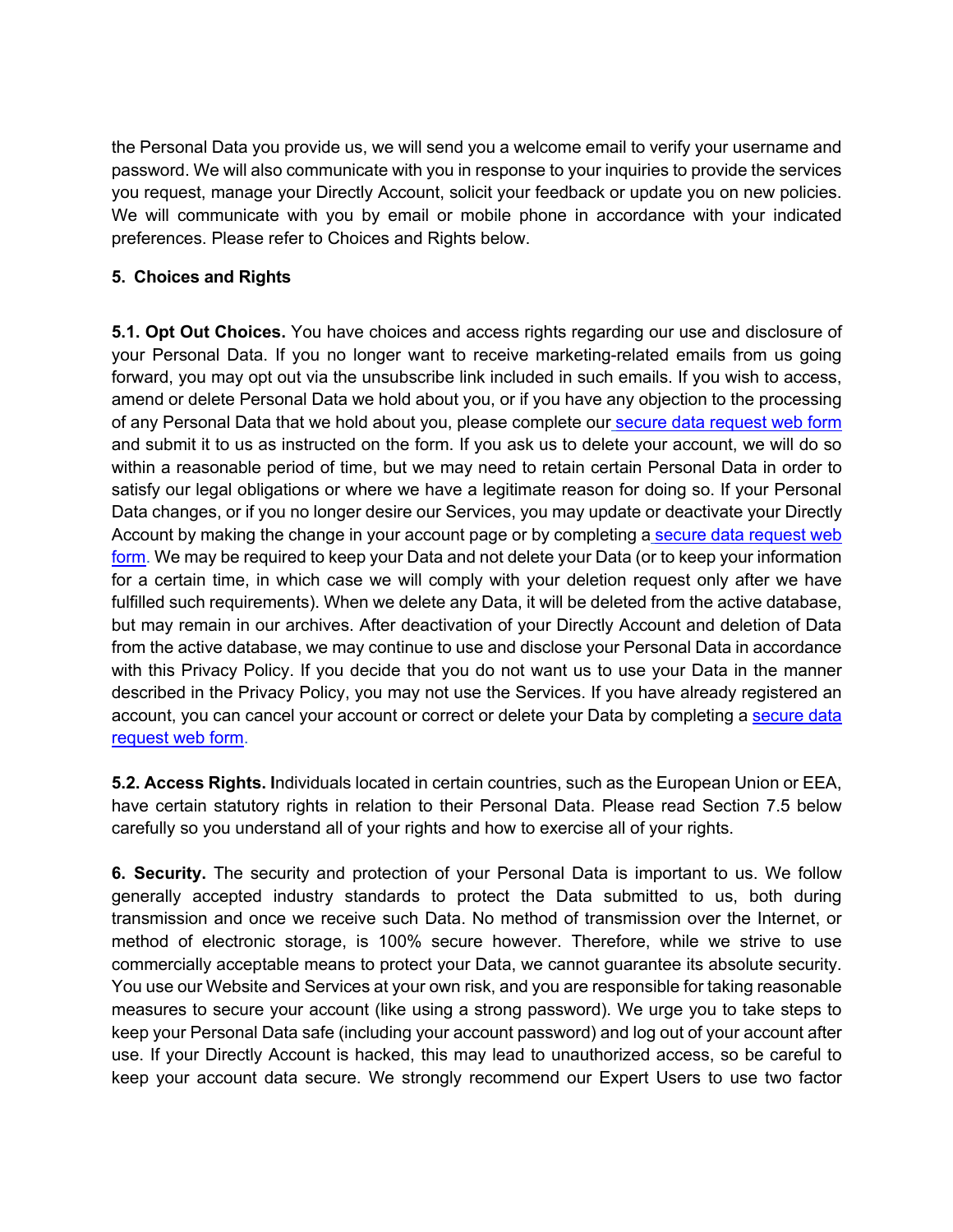authentication ("**2FA**") options. If you have any questions about 2FA options, contact security@directly.com.

### **7. Important Information for European Users**

**7.1. Data Export and Processing.** Our Services are accessible globally. We store and process Personal Data on servers located in the United States, and we may transfer Personal Data (as defined under applicable law) to countries outside of your country of residence, which may have data protection laws that are different from the laws of the country where you reside. We will take measures to ensure that any such transfers comply with applicable data protection laws and that your Personal Data remains protected to the standards described in this Privacy Policy. By using our Services, you consent to the transfer, storage and processing of your Personal Data in the United States in accordance with this Privacy Policy and applicable law.

**7.2. Safeguards for Exports from EEA.** If you are located in the EEA or Switzerland, we comply with applicable laws requiring adequate levels of data protection for the transfer of Personal Data. You agree that Directly may transfer your Personal Data to countries other than the one in which you live.

**7.3. Legal Basis for Processing.** If you are an individual residing in the EEA, we collect and process information about you only where we have legal bases for doing so under applicable EU laws. The legal bases depend on the specifics of the Services you use and how you use those Services. This means we collect and use your information only where:

l We need it to provide you with or operate the Services, including to provide customer support using Expert Users, personalize features, fulfill the contract you have with Directly (or Directly has with each Customer or third party), or protect the integrity and security of the Services;

 $\bullet$  It satisfies a legitimate interest (which is not overridden by your data protection interests), such as for anti-fraud protection or to protect our legal rights and interests;

- l You give us consent to do so for a specific purpose; or
- $\bullet$  We need to process your data to comply with a legal obligation.

If you have consented to our use of your Personal Data for a specific purpose, you have the right to change your mind at any time, but this will not affect any processing that has already taken place. Where we are using your Personal Data because we or a third party have a legitimate interest to do so, you have the right to object to that use though, in some cases, this may mean no longer using the Services or associated services.

**7.4. Identifying Data Controller and Data Processor and Different GDPR Roles.** Data protection laws in certain jurisdictions differentiates between the "controller" and "processor" of data. It is important to note that Directly acts as both as a Data Controller and as a Data Processor within the scope of the GDPR (as described below): (a) As a Data Controller, Directly is responsible for safeguarding the Personal Data of our Users and visitors to directly.com; and (b) As a Data Processor, Directly is responsible for processing personal data in accordance with our Customer contracts and applicable law and safeguarding the data of Customer End Users. Directly's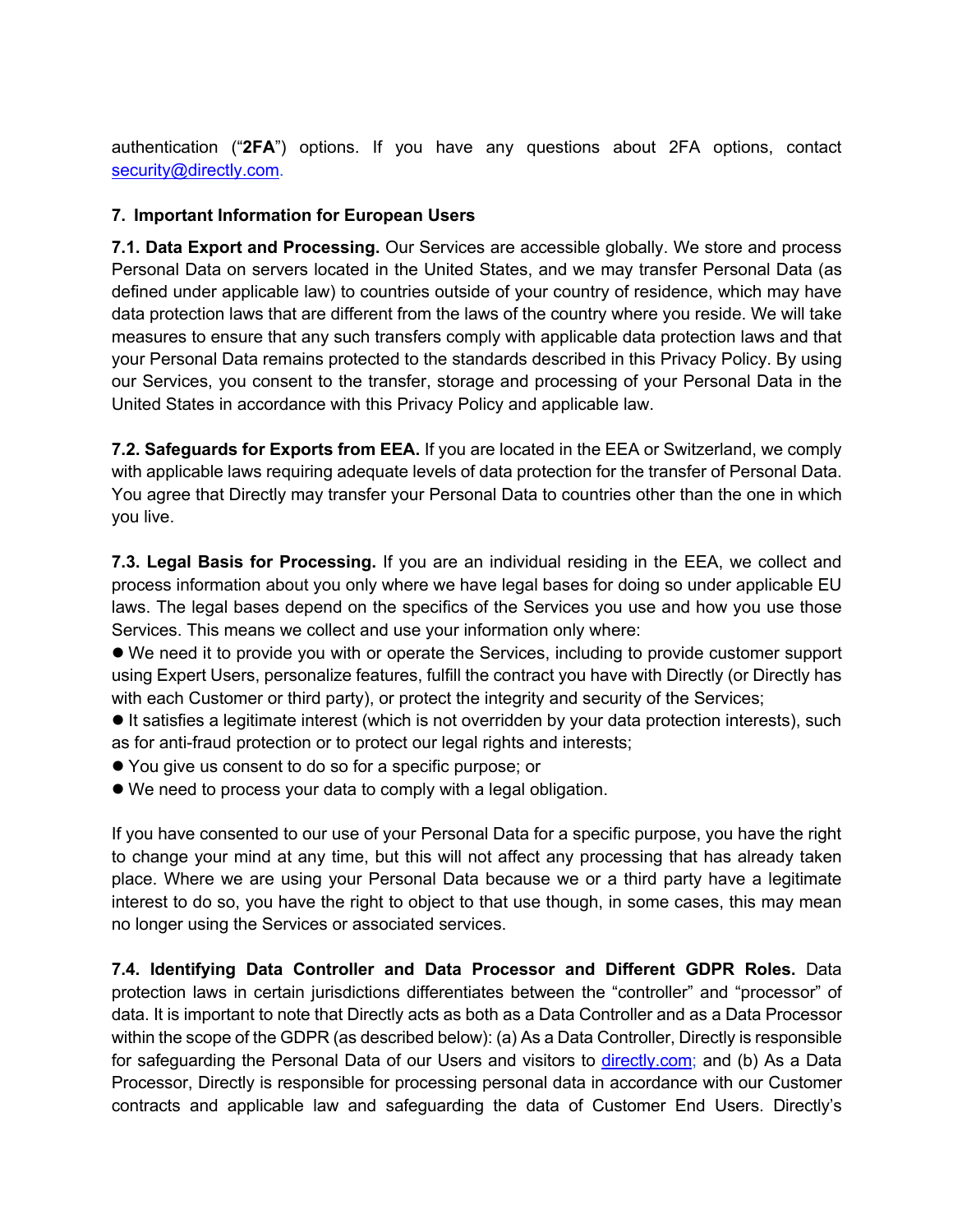Customers generally serve as the controller of its Customer End Users' personal data. In this context, Directly serves as the processor of such personal data under instructions from each controller. Each Customer is also responsible for making sure that their respective Customer end user's privacy rights are protected, including responding to data subject requests. Directly will respond to such data subject requests from Customers and Customer End Users as a Data Processor; this means with respect to Personal Data of Customer End Users we must respond as a matter of law and contract through our Customer. On the other hand, with respect to Expert Users, Directly serves as the controller of Expert User Personal Data and will directly respond to data subject request rights from Expert Users.

**7.5. Access Rights.** Individuals located in certain countries, including the EEA or European Economic Area, have certain statutory rights in relation to their personal data. Subject to any exemptions provided by law, such individuals may have the right to request access to their Personal Data, as well as to seek to update, delete or correct this information. They also have a right to restrict or object to processing and to data portability, where applicable. We may be legally required or permitted to deny or part of your request and, if we do deny your request, we will endeavor to explain the reasons underlying our decision.

**7.6. Data Protection Authority and Representative.** Subject to applicable law, you may also have the right to (i) restrict Directly's use of certain data elements that constitute your Personal Data; and (ii) lodge a complaint with your local data protection authority or the Irish Data Protection Commissioner, which is Directly's lead supervisory authority in the European Union. If you are a resident of the European Economic Area and believe we maintain your Personal Data within the scope of the General Data Protection Regulation ("**GDPR**"), you may direct questions or complaints to our European GDPR representative. To find the data protection authority in your country, please refer to this contact list. Our GDPR Data Protection Representative is DataRep and can be contacted by sending an email to **consultancy@datarep.com** quoting "Directly, Inc." in the subject line.

# **8. California Users**

**Do Not Track Signals.** As there is no accepted standard on how to respond to "**Do Not Track Signals**," we respond to such signals.

**California Consumer Privacy Act.** Notice for California Consumers. The California Consumer Privacy Act of 2018 ("**CCPA**") created specific privacy rights for California consumers. We share the same information about our practices with everyone, but use this notice to make disclosures required by the CCPA. This notice includes the following parts:

- **Transparency:** We are transparent about how your personal information is collected, used, shared and sold.
- **Control:** We put you in control of your personal information, including accessing and deleting your personal information.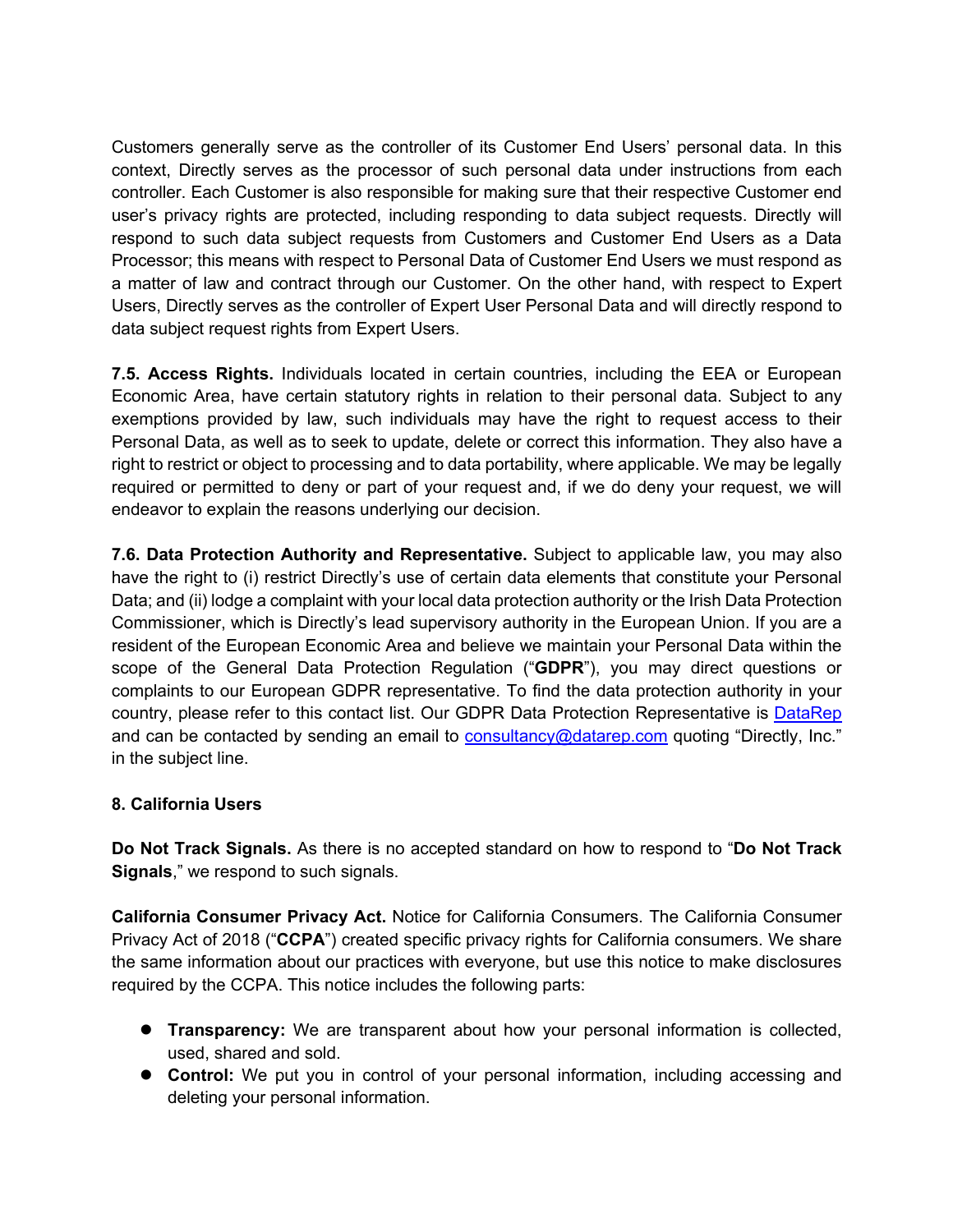- **Benefits to You:** We use your personal information to benefit you and to make your experiences better.
- **Transparency:** What Personal Information We Collect. You have the right to know what kinds of personal information Directly is collecting and our business purposes for that collection. We make this information available to consumers in the "Data Collected" Section 2 of this Privacy Policy.

**How We Use Your Personal Information.** You have the right to know how personal information is obtained, how it is used and our business purposes for that use. We make this information available to consumers in the "Use and Retention" Section 3 of this Privacy Policy.

**How We Share Your Personal Information.** You have the right to know if your personal information is shared with any third parties. We may share personal information to select Service Providers, as defined by the CCPA, who perform services specified by written contract. In addition, we may share personal information with third parties for other notified purposes as permitted by the CCPA. We make this information available to consumers in the "Sharing and Disclosure" Section 4 of this Privacy Policy.

**We Do Not Sell Your Personal Information.** You have the right to know whether your personal information is being sold. Your personal information is sold when it is shared with a third party for monetary or other valuable consideration for a purpose that is not a "business purpose" as set forth in the CCPA. Directly does not sell your personal information.

**Control: Right to Know, Right to Receive, Right to Delete.** You have the right to:

- Know what specific pieces of personal information Directly has collected and retained about you over the previous 12 months.
- Receive a copy of your personal information.
- Delete your personal information.

Directly aims to make it easy for you to exercise your rights by using our secure data request web form.

**Right to "Opt Out" of "Sale."** *Directly does not sell your personal information, so we do not offer an opt out.* 

**Benefits to You/Financial Incentives.** The CCPA allows businesses to offer consumers financial incentives for sharing personal information. For example, a business can offer a rewards program or provide a premium service to consumers as compensation for their personal information. Where Directly offers these programs, your participation is optional. If you choose to participate, your participation will be subject to any applicable terms, and you may withdraw at any time.

**Non-Discrimination.** The CCPA prohibits businesses from discriminating against you for exercising your rights under the law. Such discrimination may include denying a good or service,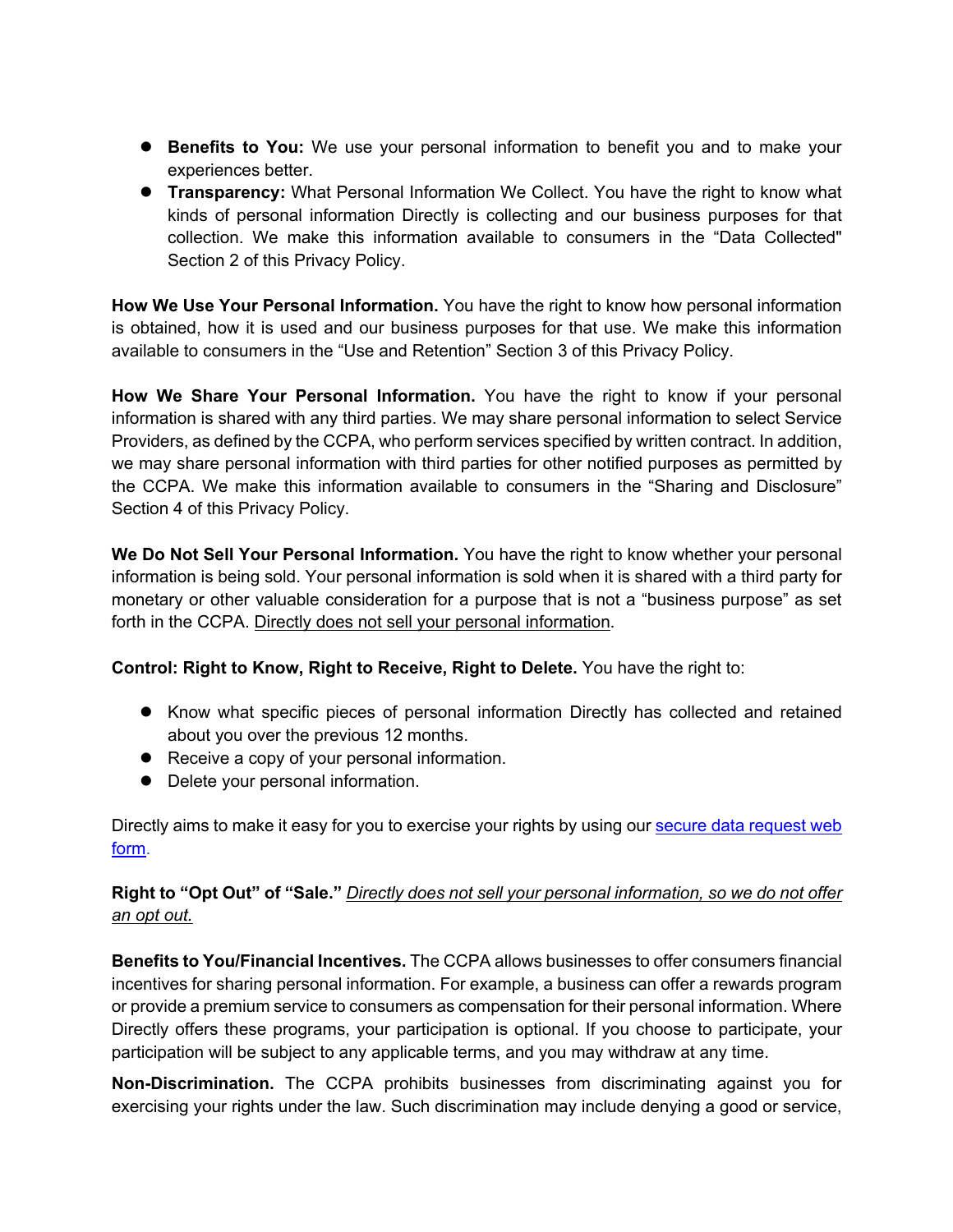providing a different level or quality of service or charging different prices. The CCPA permits businesses to provide differing levels or quality or different prices where the business can demonstrate that the difference is reasonably related to the value to the business of the consumer's personal information.

**Changes.** We may periodically update this Privacy Policy. If we make any substantial changes, we may notify you by sending you an email to the last email address you provided to us (if any) and/or by prominently posting notice of the changes on the website and via Services, so it is visible when you visit and/or log on to the website or Services for the first time after the change is posted. Your continued use of the website or the Services after the changes have been posted shall constitute your acceptance of the changes. If you do not agree to the updated Privacy Policy, you must cease your access and use of the websites and Services.

**9. Contact Us.** How do I contact Directly about questions or issues about my privacy? Any questions about this Privacy Policy or our practices with respect to your Data can be submitted via our secure data request web form.

#### **10. Data Privacy FAQs**

### **How do I request information about the data you process, request deletion, make a data request or ask a question?**

If you wish to delete Personal Data you believe we hold about you, have another data rights request, or have a privacy or data protection related question, please use our secure data request web form and submit it to us as instructed. This form allows us to securely verify your identity so we can protect your privacy and fulfill your request in a timely manner.

**How does Directly and its Services operate?** As detailed in our Terms, Directly has entered into separate agreements with each Customer to govern the delivery, access and use of the Services including instructions for the processing of the personal data of their respective Customer End Users. Each Customer licenses Directly technology and configures their help desks to enable its Customer End Users to post Tasks to the Services for routing to Expert Users. It is important to note that Directly acts as both as a Data Controller and as a Data Processor within the realm of GDPR compliance: As a Data Controller, Directly is responsible for safeguarding the data of our Expert Users as they interact directly with our marketplace platform and our visitors to directly.com. As a Data Processor, Directly is responsible for safeguarding the data of our Customers Users as it flows through our marketplace platform.

**Who is my Data Controller?** If you are a visitor to directly.com or an Expert User of the Services, your Data Controller is Directly, Inc. If you are a Customer End User (i.e., an individual that posted a support request via a Customer's website or digital property), then the Data Controller of your personal data is your respective Customer and you should direct all questions about your Personal Data to that Customer.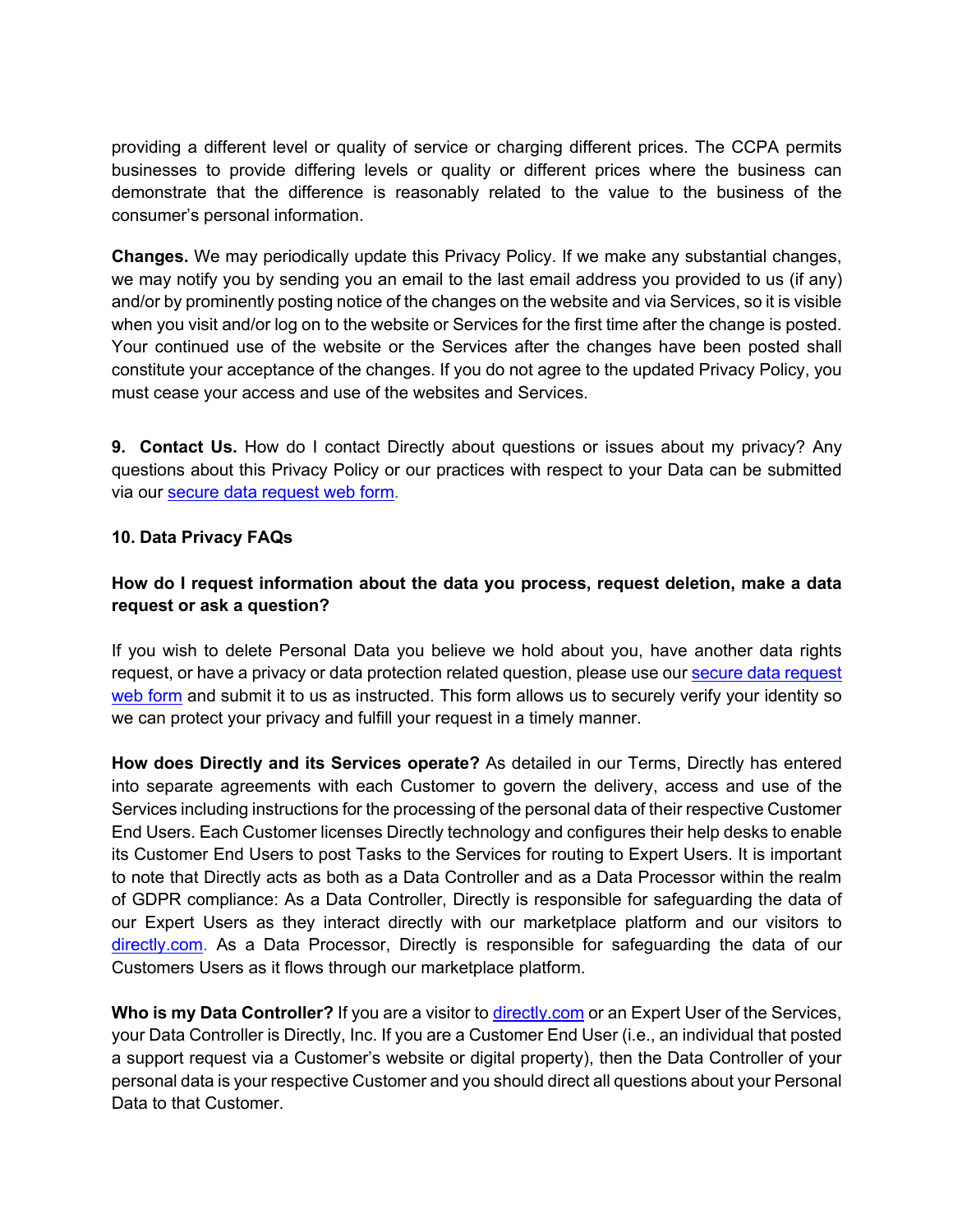**What does Directly collect and do with my Personal Data?** Directly will process your Personal Data as set out in this Privacy Policy. The Data we collect depends on how you use our website and Services. Sometimes, we receive Data directly from you, such as when you create a Directly Account to register as an Expert User, complete a form or send us an email. Other times, we collect Data by recording interactions with our website or Services. The collection and use of Data from a variety of sources is essential to our ability to provide the Services, and to help keep it trustworthy and secure. Further information about our use of your Data and Personal Data can be found in Section 2.

**Duration of processing of Personal Data.** Where Directly is processing and using your Personal Data as permitted by law or under your consent, we will store your Personal Data (i) only for as long as is required to fulfill the purposes set out below; (ii) until you object to Directly's use of your Personal Data (where Directly has a legitimate interest in using your Personal Data); or (iii) until you withdraw your consent (where you consented to Directly using your Personal Data). However, where Directly is required by mandatory law to retain your Personal Data longer or where your Personal Data is required for Directly to assert or defend against legal claims, we will retain your Personal Data until the end of the relevant retention period or until the claims in question have been settled. See Section 3.2, "Retention," for details.

**Why am I required to provide Personal Data?** As a general principle, your granting of any consent and your provision of any Personal Data hereunder is entirely voluntary; there are generally no detrimental effects on you if you choose not to consent or to provide Personal Data. However, there are circumstances in which we cannot take action without certain Personal Data, for example, because this Personal Data is required to process your registration or provide you with access to our Services. In these cases, we cannot provide you with what you request without the relevant Personal Data.

**Where will my Personal Data be processed?** Directly is based and operates out of the United States. As a consequence, whenever Directly is using or otherwise processing your Personal Data for the purposes set out in this Privacy Policy, we may transfer your Personal Data to countries outside of the EEA, such as the United States, where such countries in which a statutory level of data protection applies that is not comparable to the level of data protection within the EEA. See Section 7, "European Users," above.

**How do I determine which company is the "controller" of my personal information**? Privacy and data protection law in certain jurisdictions differentiates between the "controller" and "processor" of data. Each Customer is the controller of its Customer End User's Personal Data, and in this context Directly serves as the processor of such personal data under instructions from each controller. Each Customer is also responsible for making sure that their respective customers or end user's privacy rights are protected, including responding to data subject requests. Directly will respond to such data subject requests from Customer End Users as a processor which means that it will contact and follow the advice of the controller Customer with respect to such requests. With respect to Personal Data of Expert Users, Directly serves as the controller of such data and will respond to data subject request rights. Please refer to Section 5, "Choices and Rights," above, for additional information on your rights. Expert Users can request information about the Personal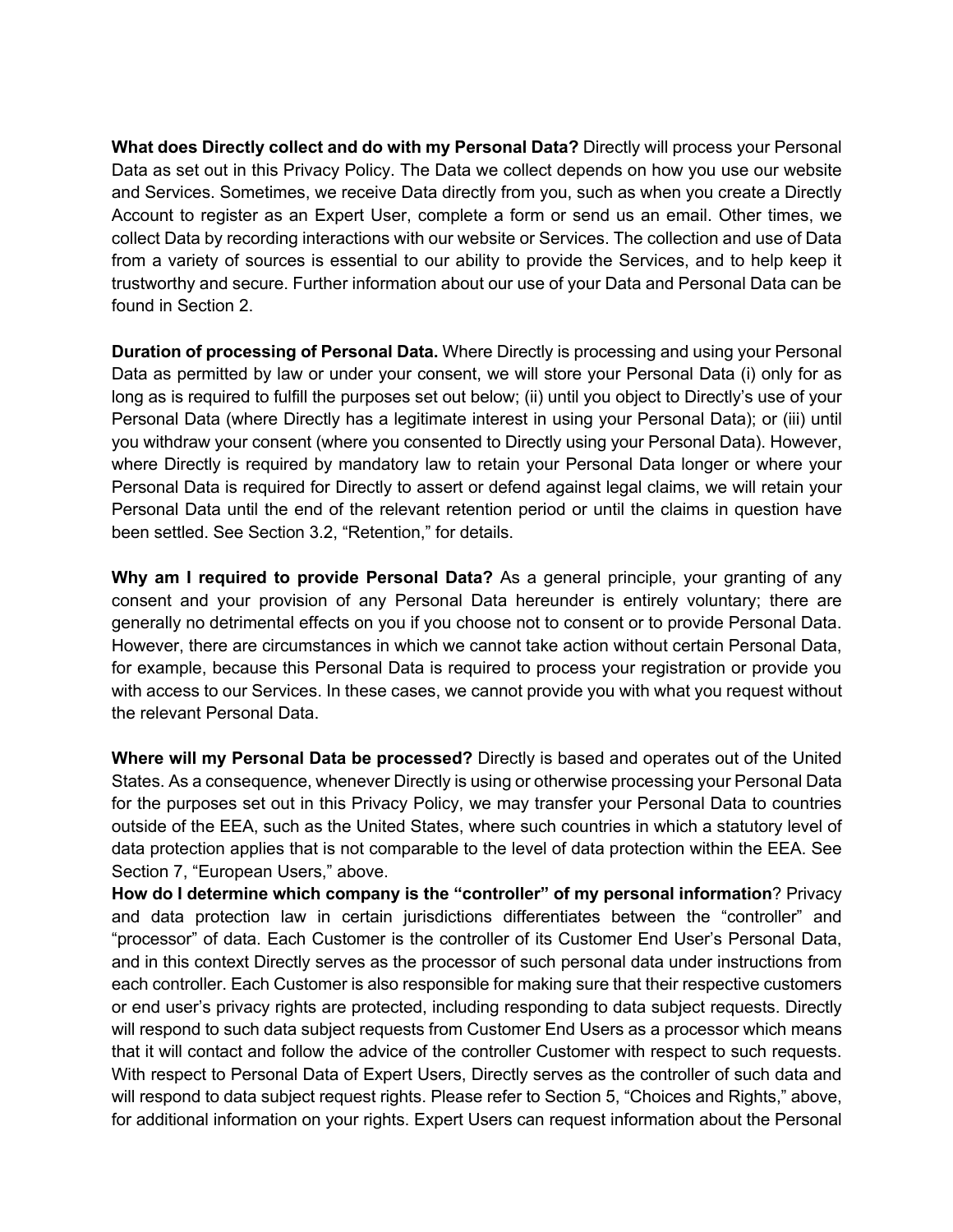Data Directly stores about you, and the correction or deletion of such Personal Data. Please note, however, that we can delete your Personal Data only if there is no statutory obligation or prevailing right of Directly to retain your Personal Data. If you request that Directly delete your Personal Data, you will not be able to continue to use the Services that requires Directly's use of your Personal Data. See Section 5, "Choices and Rights," above. If you believe that Directly is not processing your Personal Data in accordance with the requirements set out herein or applicable EEA data protection laws, you can at any time lodge a complaint with the data protection authority of the EEA country in which you live or our GDPR Data Protection Representative. See Section 11 for details.

# **12. Appendix A to Privacy Policy: EU-U.S. and Swiss-U.S. Privacy Shield Policy**

Directly, Inc. ("**Directly**," "we," "our" or "us" dba "Directly Software, Inc.") has subscribed to the EU U.S. Privacy Shield Framework and the Swiss-U.S. Privacy Shield Framework (collectively, "**Privacy Shield**"). Notwithstanding the current invalidation of the Privacy Shield by the European Court of Justice, Directly adheres to the Privacy Shield Principles including the Supplemental Principles (collectively, the "**Privacy Shield Principles**") for Personal Data received from entities in the European Economic Area (the "**EEA**") and Switzerland. This Privacy Shield Policy ("**Privacy Shield Policy**") describes our privacy practices for Personal Data received from the EEA or Switzerland in reliance on the Privacy Shield. This Privacy Shield Policy uses terms which are defined in our Privacy Policy. If there is any conflict between the terms in this Privacy Shield Policy and the Privacy Shield Principles as concerns the Personal Data received under the Privacy Shield, the Privacy Shield Principles shall govern to the extent of the conflict. To learn more about the Privacy Shield program visit www.privacyshield.gov, and to view our certification, please visit www.privacyshield.gov/list.

# **Privacy Shield Principles**

1. Notice and Choice. Our Privacy Policy describes how we use Personal Data we receive from different sources. This Privacy Shield Policy describes how we process Personal Data covered by the Privacy Shield. If you are a Customer, Directly may act as an agent for you in relation to the Personal Data that you provide or make available to Directly. Directly usually does not have a relationship with any users or customers of our Customers, and each Customer is responsible for ensuring that their users are provided with appropriate notice and choice with respect to their Personal Data.

2. Data Integrity and Purpose Limitation. We only collect Personal Data that is relevant to providing our website and associated Services. We process Personal Data in a way that is compatible with us providing the Services to you, or in other ways, for which we will provide you with notification. We take reasonable steps to ensure that the Personal Data received under the Privacy Shield is needed for Directly to provide its Services, and to ensure data is accurate, complete and current.

3. Accountability for Onward Transfers. Directly may disclose Personal Data to trusted third parties as indicated in the Privacy Policy. Directly requires that its agents and service providers that have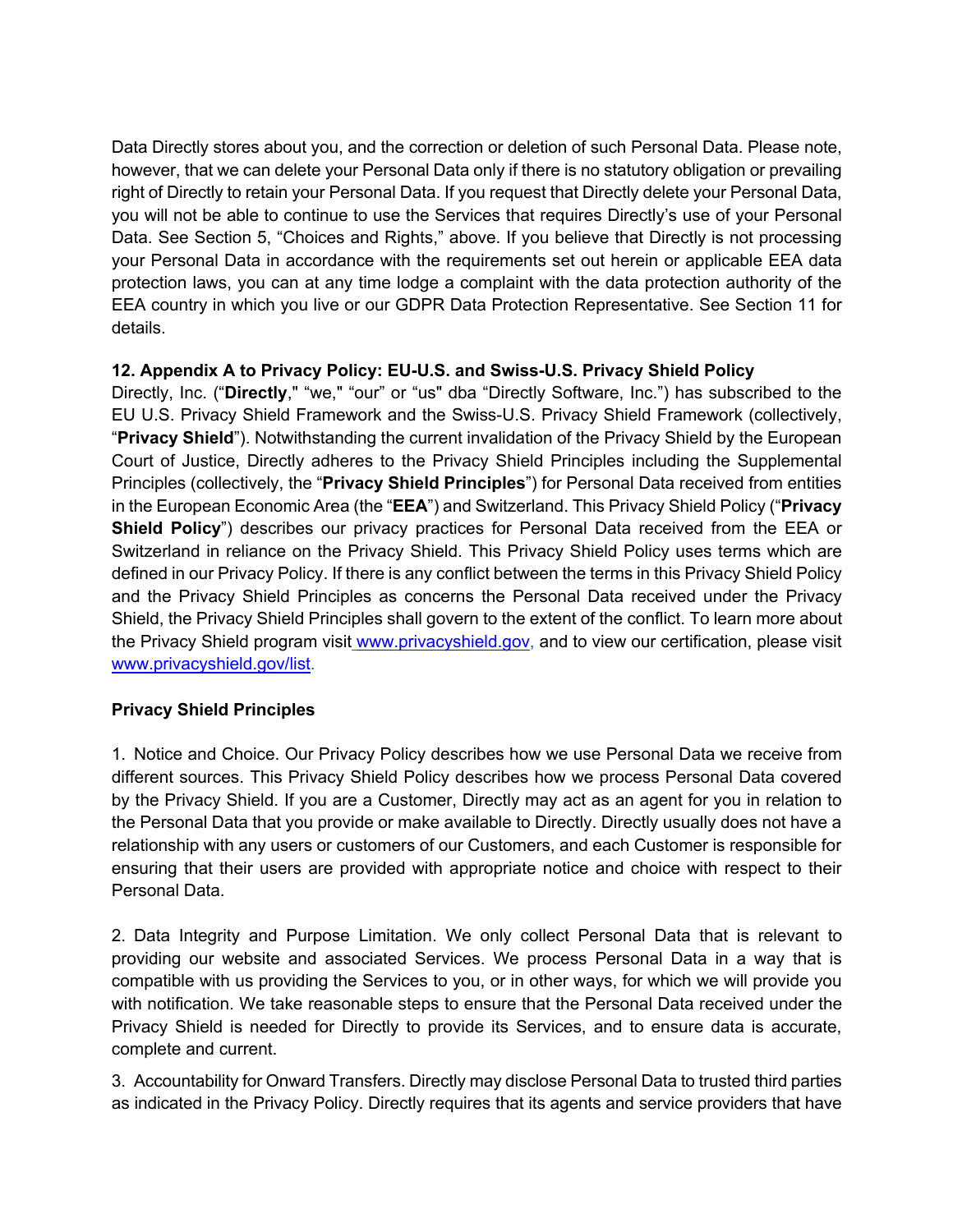access to Personal Data within the scope of this Privacy Shield Policy provide the same level of protection as required by the Privacy Shield Principles. We ensure that our agents process Personal Data received under the Privacy Shield in a manner consistent with our obligations under the Privacy Shield Principles, unless we prove that we are not responsible for the event giving rise to the damage. We may need to disclose Personal Data in response to lawful requests by public authorities for law enforcement or national security reasons, when such action is necessary to comply with a judicial proceeding or court order, or when otherwise required by law.

4. Data Security. We use reasonable and appropriate physical, electronic and administrative safeguards to protect Personal Data from loss, misuse and unauthorized access, disclosure, alteration and destruction, taking into account the nature of the Personal Data and the risks involved in processing that information.

5. Access to Personal Data. Our Privacy Policy explains how you may access and/or submit requests to review, correct, update, suppress or delete Personal Data. You can ask to review and correct Personal Data that we maintain about you by completing and submitting a secure data request web form. We may limit or deny access to Personal Data where providing such access is unreasonably burdensome, expensive under the circumstances or as otherwise permitted by the Privacy Shield Principles. When Directly acts on behalf of its Customers, Directly will assist Users in responding to individuals exercising their rights under the Privacy Shield Principles. **If you are a Customer End User, please contact the Customer directly with your request to access or limit the use or disclosure of your Personal Data.** If you contact us with the name of the Customer to which you provided your Personal Data, we will refer your request to that Customer and support them in responding to your access request.

6. Recourse, Enforcement and Dispute Resolution. We will investigate and attempt to resolve complaints and disputes regarding use and disclosure of Personal Data in accordance with the Privacy Shield Principles. In compliance with the Privacy Shield Principles, Directly, Inc. commits to resolve complaints about our collection or use of your personal information. EU and Swiss individuals with inquiries or complaints regarding our Privacy Shield policy should first contact Directly, Inc. using our secure data request web form here. Directly has further committed to refer unresolved Privacy Shield complaints to JAMS, an alternative dispute resolution provider located in the United States. If you do not receive timely acknowledgment of your complaint from us, or if we have not addressed your complaint to your satisfaction, please visit JAMS Privacy Shield Dispute Resolution webpage for more information to file a complaint. The services of JAMS are provided at no cost to you.

7. Contact Information. If you have any questions regarding this Privacy Shield Policy, please contact us by submitting a secure data request web form.

**8.** Changes to this Privacy Shield Policy. This Privacy Shield Policy may be changed from time to time, consistent with the requirements of the Privacy Shield and in accordance with the process described in the Privacy Policy. You can determine when this Privacy Shield Policy was last revised by referring to the "Last Updated and Effective as of" date at the top of this page.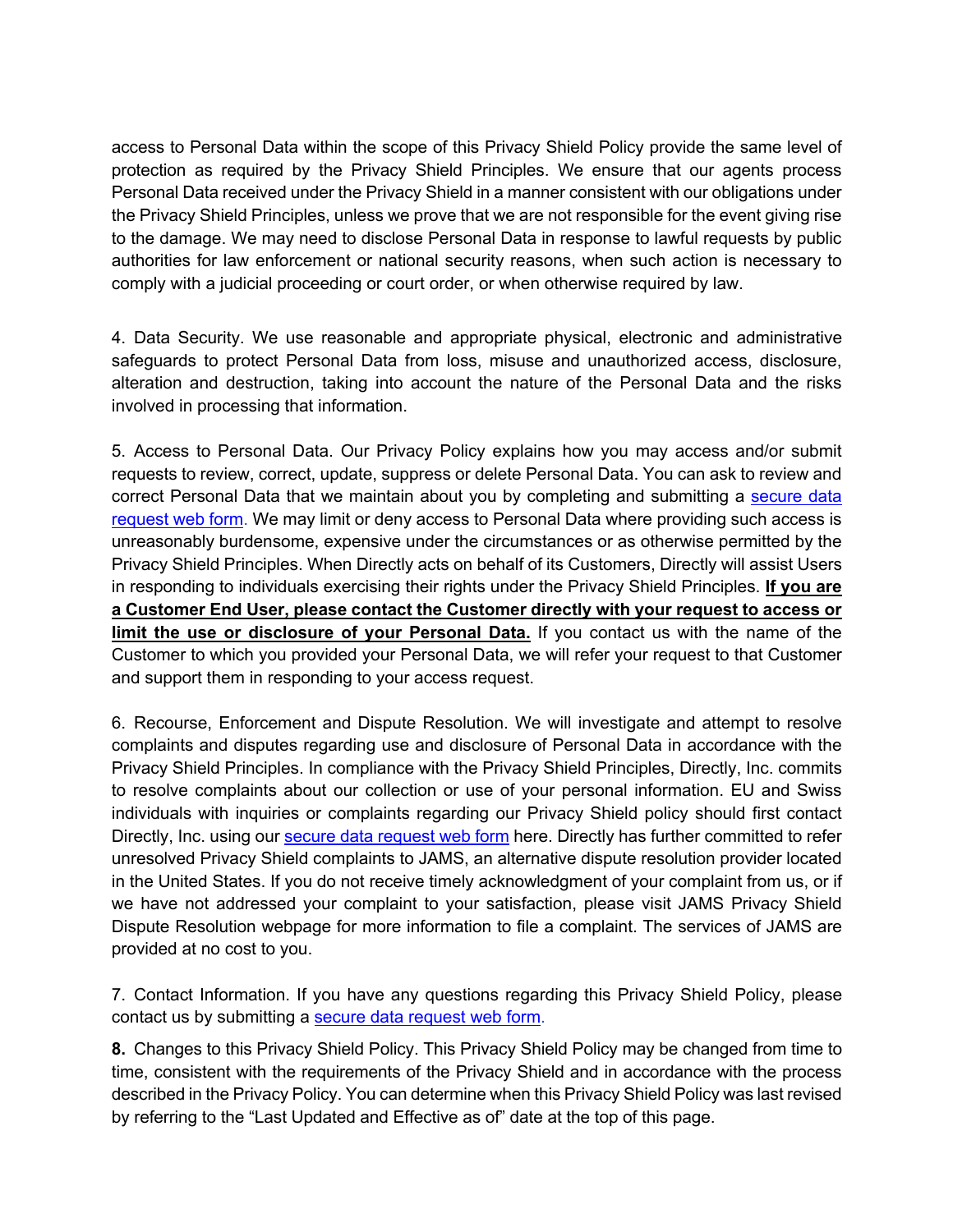# **13. Addendum B to Privacy Policy: Expert User Data Protection Addendum**

This Directly Data Processing Addendum (the "**DPA**") supplements, and is incorporated into, the Terms of Service (the "**Terms**") between Directly and you as an Expert User. The parties agree as follows:

### **1. Purpose and Scope.**

1.1 Except as modified below, the Terms shall remain in full force and effect; if there is any conflict between this DPA and the Terms or any other agreement between the parties, the provisions of this DPA shall take precedence.

1.2 The European Union General Data Protection Regulation 2016/679 ("**GDPR**") requires all Expert Users to contractually undertake certain data protection commitments with respect to Personal Data (as described below) they may Process on Directly's behalf. To ensure compliance with the GDPR, Expert Users must agree to the terms of this DPA.

**2. Definitions.** All capitalized terms used but not defined in this DPA shall have the meaning given to them in the Terms.

2.1 "Confidential Information" means the definition ascribed in the Terms (see Terms, Section 7, Confidential Information).

2.2 "Data Protection Laws" means (a) any applicable law with respect to any Personal Data to which Directly is subject and (b) European Data Protection Laws.

2.3 "Data Subject Request" means a data subject's request to exercise that person's rights under Data Protection Laws in respect of that person's Personal Data, including, without limitation, the right to access, correct, amend, transfer, obtain a copy of, object to the Processing of, restrict the Processing of or delete such Personal Data.

2.4 "European Data Protection Laws" means the GDPR, Directive 2002/58/EC concerning the processing of personal data and the protection of privacy in the electronic communications sector (Directive on privacy and electronic communications), any national laws or regulations implementing the foregoing Directives, any applicable legislation of European Union Member States passed to implement the foregoing and any other applicable data protection, privacy or data security laws or regulations in the European Economic Area, United Kingdom, Switzerland or any other applicable European jurisdiction, in each case, as they may be amended, replaced or supplemented from time to time.

2.5 "Expert User(s)" means a natural person who is a party to this DPA.

2.6 "Personal Data" means any information about an identified or identifiable natural person and any other "personal data" governed by applicable Data Protection Laws that Expert User processes in connection with the Expert User's performance of the Services.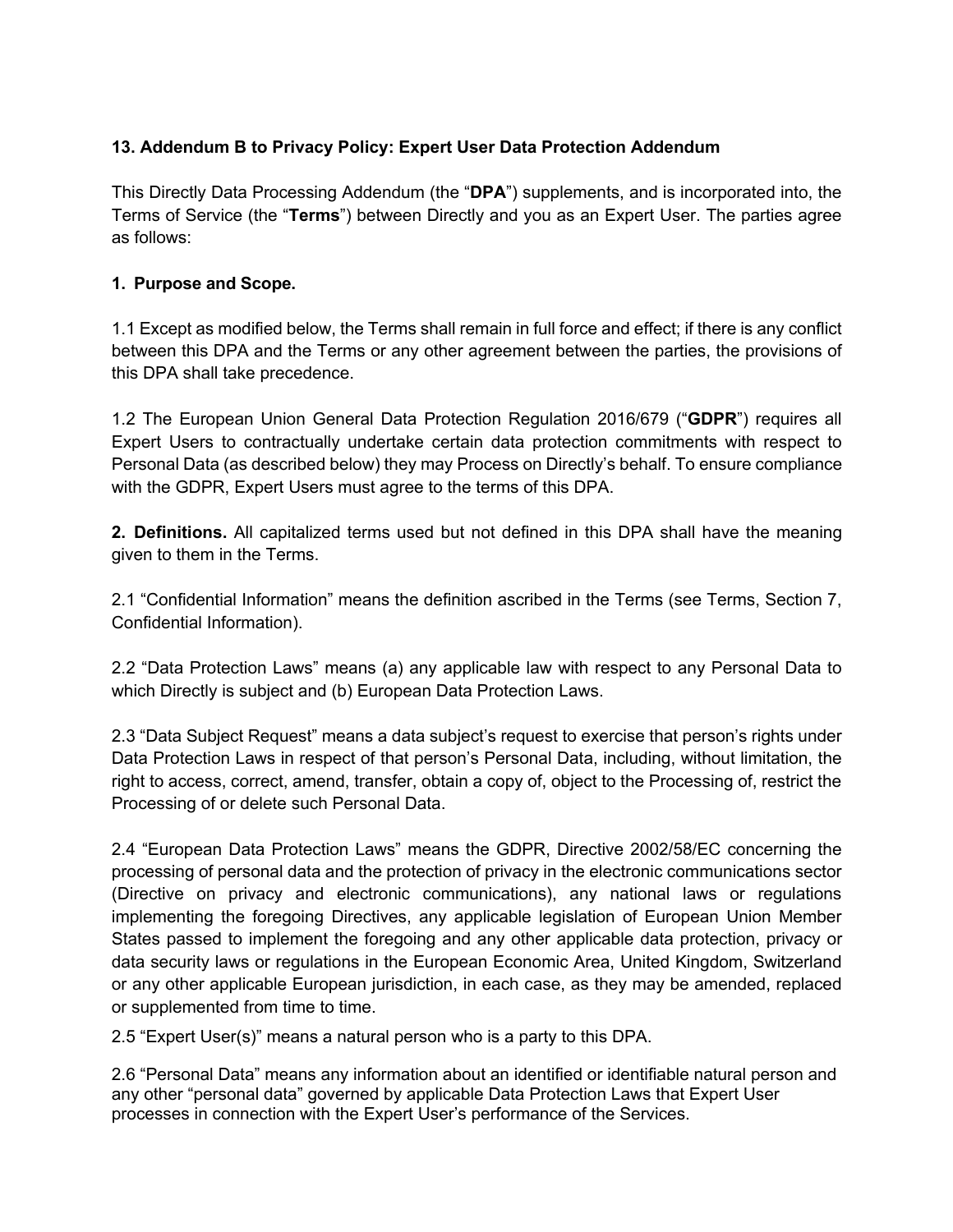2.7 "Privacy Shield" means the EU-U.S. and Swiss-U.S. Privacy Shield Frameworks established respectively by the European Commission and the United States Department of Commerce and the Swiss Administration and the United States Department of Commerce.

2.8 "Process" means any operation or set of operations which is performed on Restricted Information (as described below) or sets of Restricted Information, whether or not by automated means, such as collection, recording, organization, structuring, storage, adaptation or alteration, retrieval, consultation, use, disclosure by transmission, dissemination or otherwise making available, alignment or combination, restriction, erasure or destruction.

2.9 "Restricted Information" refers collectively to "Confidential Information" and "Personal Data" of any source and includes any information Processed by Expert User in connection with the Expert User's performance of the Services.

2.10 "Security Incident" means a reasonably suspected breach of security leading to the accidental or unlawful destruction, loss, alteration, unauthorized disclosure of, or access to, Personal Data transmitted, stored or otherwise Processed.

2.11 "Services" means Expert's authorized participation, activity and content on and through the platform Directly provides to its customers, including but not limited to, responses relating to tasks and questions about specific products and services for which the Expert is approved.

**3. Your Data Protection Duties.** You acknowledge and agree to the following:

3.1 You will Process Personal Data only in accordance with the Terms, Data Protection Laws and Directly's written instructions communicated by Directly to you from time to time in writing.

3.2 Without limiting the generality of sub-section 3.1, you agree as follows:

3.2.1 You will keep all Restricted Information in strictest confidence and will not copy, use, store, disclose or otherwise Process any Restricted Information except to perform the Services;

3.2.2 You will take appropriate technical and organizational measures (including but not limited to the Expert Standards (which are incorporated herein and may be updated by Directly from time to time)) to ensure the confidentiality, integrity and availability of any computers or other systems that you use to perform the Services and protect against the accidental or unlawful destruction, loss, alteration, unauthorized disclosure of, or access to, any Restricted Information transmitted, stored or otherwise Processed;

3.2.3 You will only subcontract, delegate or engage any other individual or entity to assist with performance of the Services with the prior written approval of Directly, and pursuant to the completion of a prior data protection and security audit, the implementation of additional data protection and security safeguards and other such measures as Directly reasonably determines is necessary under applicable law.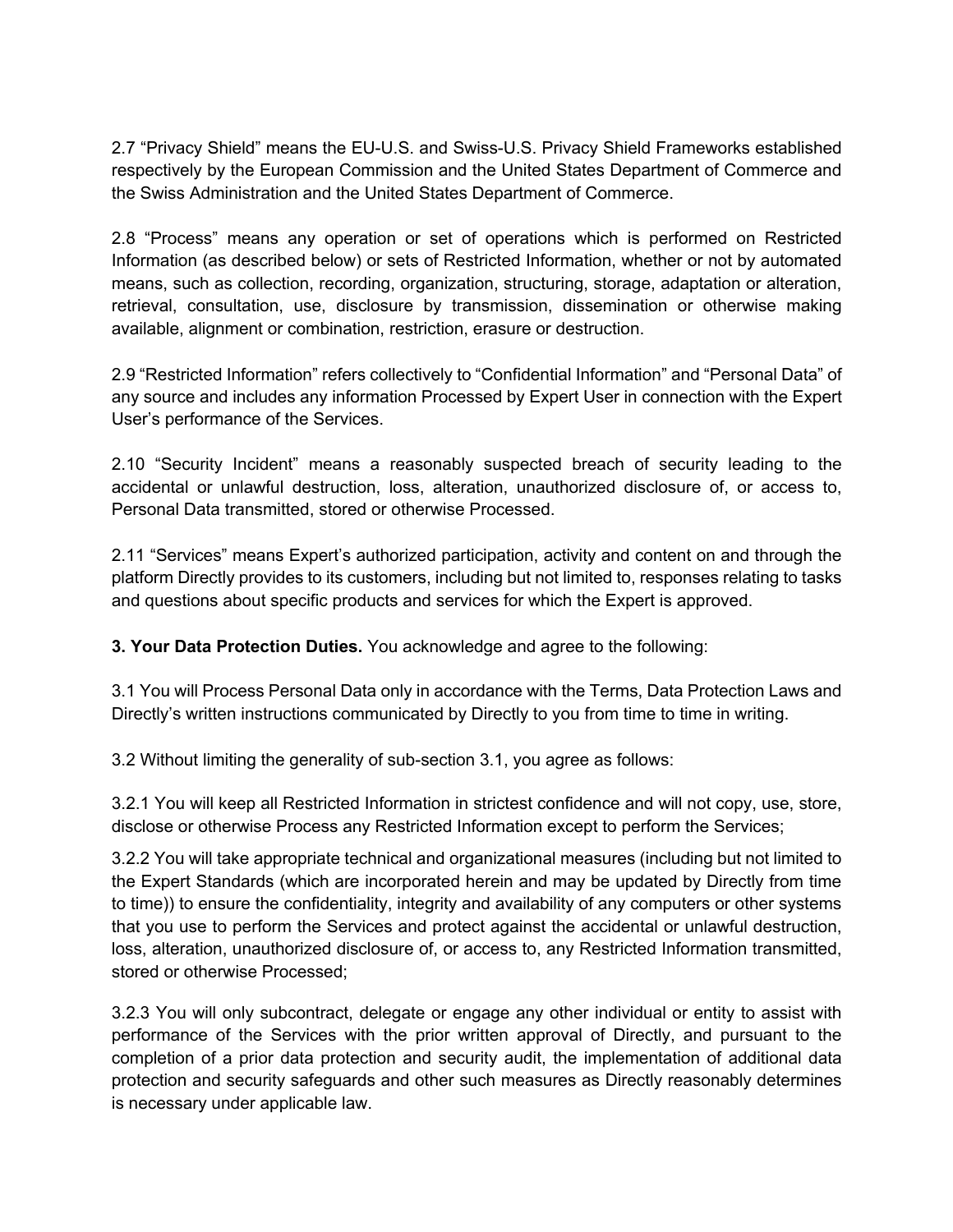3.2.4 You will only subcontract, delegate or engage any other individual or entity to assist with performance of the Services with the prior written approval of Directly, and pursuant to the completion of a prior data protection and security audit, the implementation of additional data protection and security safeguards and other such measures as Directly reasonably determines is necessary under applicable law.

3.2.5 You will make available to Directly all information necessary to demonstrate compliance with the obligations set forth in this DPA and the Data Protection Laws and to allow Directly to conduct audits, including inspections, of your compliance with the obligations set forth in this DPA;

3.2.6 If instructed by Directly, you agree to promptly notify Directly and cooperate to provide the circumstances underlying any receipt or access of Personal Data and to confirm you have promptly and permanently deleted any such Personal Data in your possession, together with any existing copies, unless directed otherwise;

3.2.7 If you receive any request, demand or inquiry regarding Personal Data ("**Personal Data Request**") other than from Directly, including, without limitation, any Data Subject Request or other request received from a regulator or other governmental body, you agree to NOT respond to any such Personal Data Request except in accordance with Directly's written instructions or as otherwise required by the Data Protection Laws;

3.2.8 You will promptly and without undue delay cooperate, assist and take such action as Directly may reasonably request to allow Directly to fulfil its obligations to Customers and their Data Subjects or under Data Protection Laws in respect of such a Personal Data Request, including, without limitation, meeting any deadlines imposed by such obligations; you will notify Directly without undue delay and in no event later than 48 hours upon your becoming aware of a Security Incident, and provide Directly with sufficient information to allow it to meet any legal or contractual obligations to report the Security Incident;

3.2.9 You will cooperate with Directly and its authorized agents and representatives to take such reasonable steps as are directed by Directly to assist in the investigation, mitigation and remediation of any Security Incident;

3.2.10 You will provide reasonable assistance to Directly and its Customers with any data protection impact assessments, and prior consultations with Supervising Authorities or other competent data privacy authorities, which Directly or its Customer reasonably considers to be required by the Data Protection Laws;

3.2.11 You will immediately inform Directly, in writing, if in your opinion, an instruction violates Data Protection Laws;